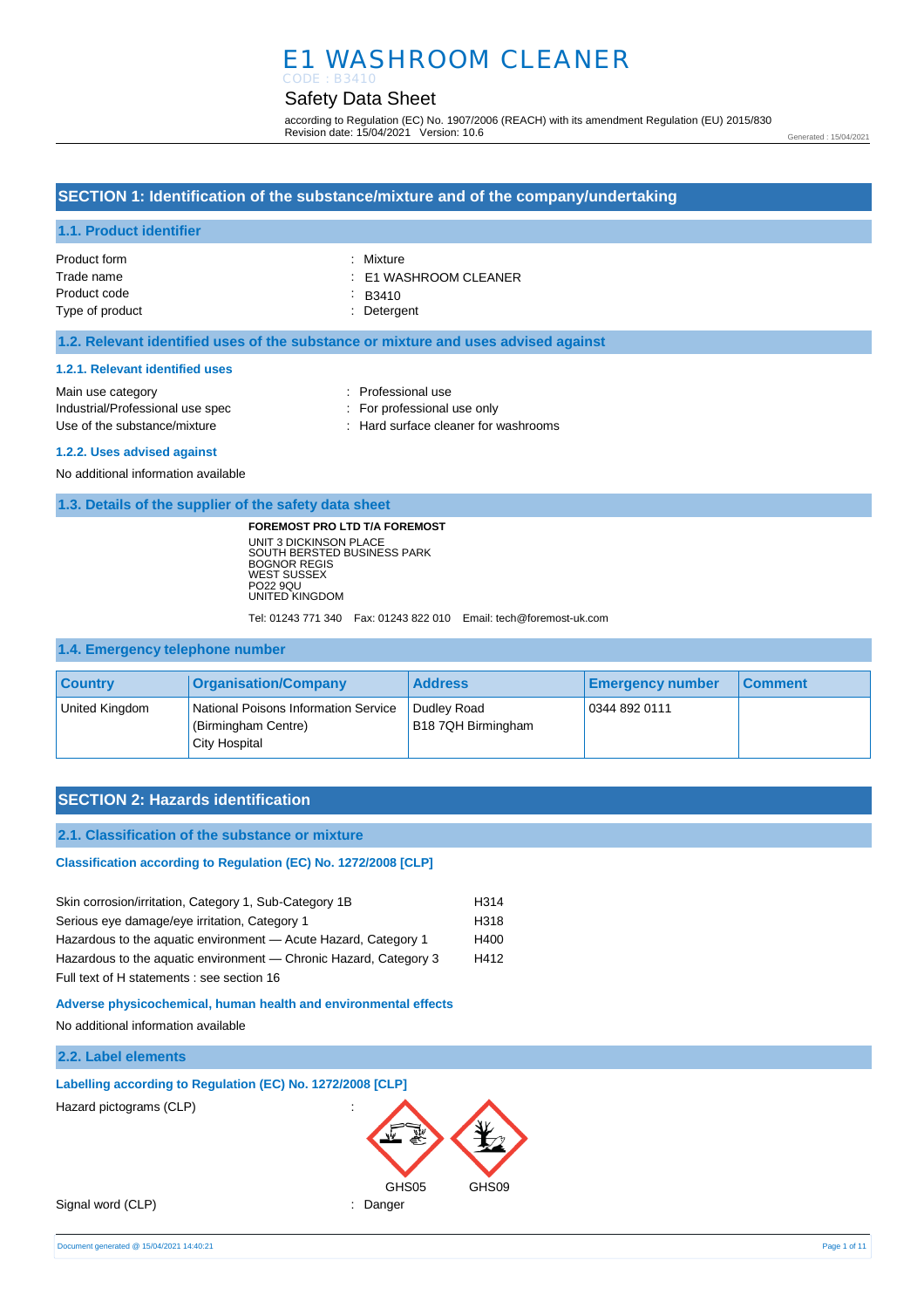according to Regulation (EC) No. 1907/2006 (REACH) with its amendment Regulation (EU) 2015/830

| Contains<br>Hazard statements (CLP) | : didecyldimethylammonium chloride<br>: H314 - Causes severe skin burns and eye damage.<br>H410 - Very toxic to aquatic life with long lasting effects.                                                                                                                                                                                                                                                                                                                                                                               |
|-------------------------------------|---------------------------------------------------------------------------------------------------------------------------------------------------------------------------------------------------------------------------------------------------------------------------------------------------------------------------------------------------------------------------------------------------------------------------------------------------------------------------------------------------------------------------------------|
| Precautionary statements (CLP)      | : P264 - Wash hands thoroughly after handling.<br>P273 - Avoid release to the environment.<br>P280 - Wear eye protection, protective gloves.<br>P301+P330+P331 - IF SWALLOWED: Rinse mouth. Do NOT induce vomiting.<br>P303+P361+P353 - IF ON SKIN (or hair): Take off immediately all contaminated clothing.<br>Rinse skin with water or shower.<br>P305+P351+P338 - IF IN EYES: Rinse cautiously with water for several minutes. Remove<br>contact lenses, if present and easy to do. Continue rinsing.<br>P391 - Collect spillage. |
| <b>EUH-statements</b>               | P315 - Get immediate medical advice/attention.<br>P405 - Store locked up.<br>: EUH208 - Contains Hexyl cinnamic aldehyde, hexyl 2-hydroxybenzoate, Ethanone, 1-<br>$(1,2,3,4,5,6,7,8$ -octahydro-2,3,8,8-tetramethyl-2-naphthalenyl)-. May produce an allergic<br>reaction.                                                                                                                                                                                                                                                           |

### **2.3. Other hazards**

No additional information available

# **SECTION 3: Composition/information on ingredients**

## **3.1. Substances**

### Not applicable

**3.2. Mixtures**

| <b>Name</b>                      | <b>Product identifier</b>                                                                               | $\frac{9}{6}$ | <b>Classification according to</b><br><b>Regulation (EC) No.</b><br>1272/2008 [CLP]                                             |
|----------------------------------|---------------------------------------------------------------------------------------------------------|---------------|---------------------------------------------------------------------------------------------------------------------------------|
| Citric acid                      | (CAS-No.) 77-92-9<br>(EC-No.) 201-069-1<br>(REACH-no) 01-2119457026-42                                  | $10 - 15$     | Eye Irrit. 2, H319                                                                                                              |
| didecyldimethylammonium chloride | (CAS-No.) 7173-51-5<br>(EC-No.) 230-525-2<br>(EC Index-No.) 612-131-00-6<br>(REACH-no) 01-2119945987-15 | $5 - 10$      | Acute Tox. 4 (Oral), H302<br>Skin Corr. 1B, H314<br>Eye Dam. 1, H318<br>Aquatic Acute 1, H400 (M=10)<br>Aquatic Chronic 2, H411 |
| C9-11 PARETH-8                   | (CAS-No.) 68439-46-3<br>(REACH-no) 01-2119980051-45                                                     | $5 - 10$      | Eye Dam. 1, H318                                                                                                                |
| Alcohol Alkoxylate               | (CAS-No.) 166736-08-9<br>(REACH-no) Exempt/Polymer                                                      | $1 - 5$       | Acute Tox. 4 (Oral), H302<br>Eye Dam. 1, H318                                                                                   |
| Hexyl glucoside                  | (CAS-No.) 54549-24-5<br>(EC-No.) 259-217-6<br>(REACH-no) 01-2119492545-29                               | $1 - 5$       | Eye Dam. 1, H318                                                                                                                |
| N,N-dimethyldecylamine N-oxide   | (CAS-No.) 2605-79-0<br>(EC-No.) 220-020-5<br>(REACH-no) 01-2119959297-22                                | $1 - 5$       | Skin Irrit. 2, H315<br>Eye Dam. 1, H318<br>Aquatic Acute 1, H400                                                                |
| Hexyl cinnamic aldehyde          | (CAS-No.) 101-86-0<br>(EC-No.) 202-983-3<br>(REACH-no) 01-2119533092-50                                 | $0.1 - 1$     | Skin Sens. 1B, H317<br>Aquatic Acute 1, H400 (M=1)<br>Aquatic Chronic 2, H411                                                   |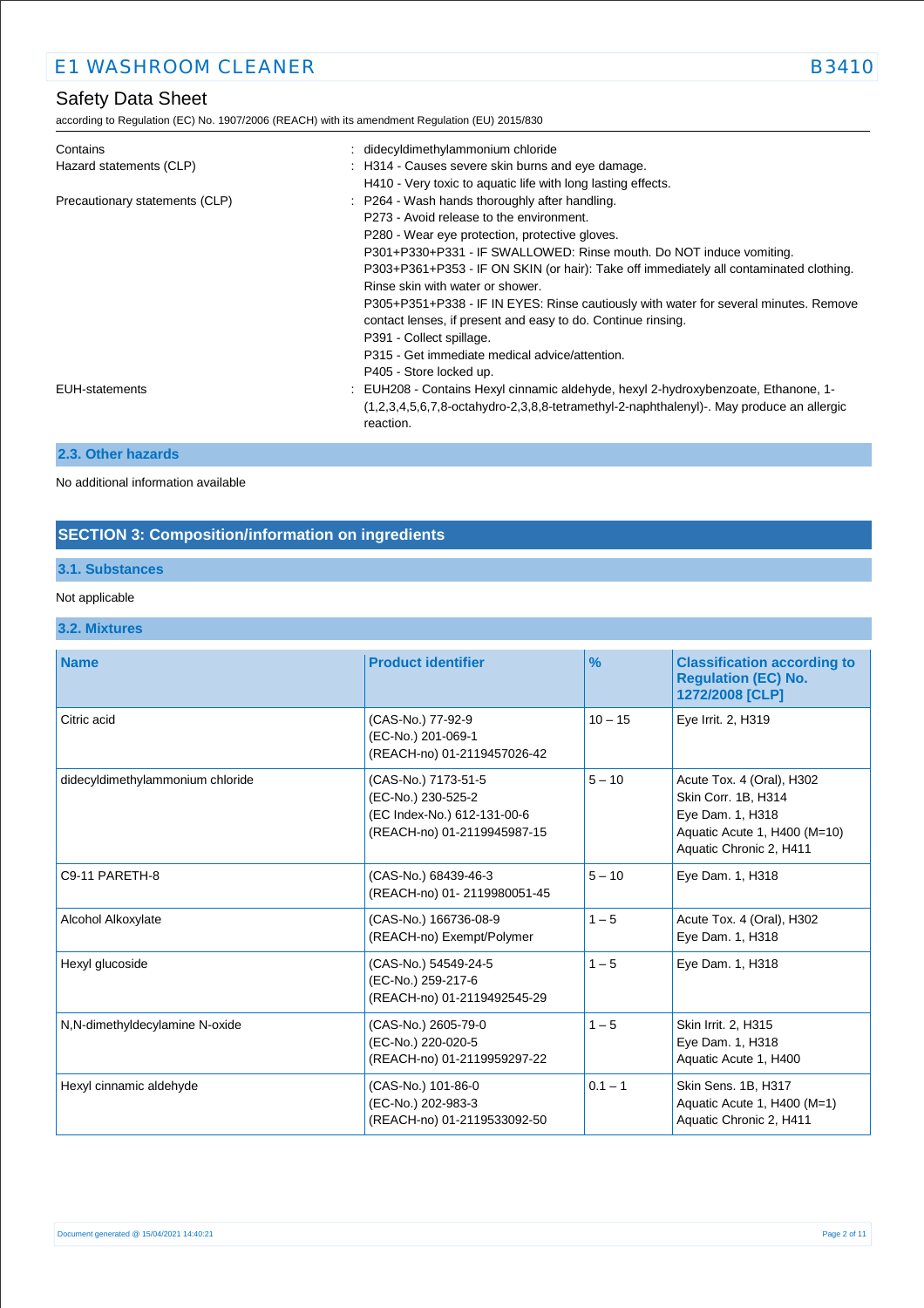according to Regulation (EC) No. 1907/2006 (REACH) with its amendment Regulation (EU) 2015/830

| hexyl 2-hydroxybenzoate                                                         | (CAS-No.) 6259-76-3<br>(EC-No.) 228-408-6                                              | $0.1 - 1$ | Skin Irrit. 2, H315<br>Eye Irrit. 2, H319<br>Skin Sens. 1, H317<br>Aquatic Acute 1, H400<br>Aquatic Chronic 1, H410 |
|---------------------------------------------------------------------------------|----------------------------------------------------------------------------------------|-----------|---------------------------------------------------------------------------------------------------------------------|
| Ethanone, 1-(1,2,3,4,5,6,7,8-octahydro-2,3,8,8-<br>tetramethyl-2-naphthalenyl)- | (CAS-No.) 54464-57-2<br>(EC-No.) 259-174-3<br>915-730-3<br>(REACH-no) 01-2119489989-04 | $0.1 - 1$ | Skin Irrit. 2, H315<br><b>Skin Sens. 1, H317</b><br>Aquatic Chronic 1, H410                                         |

| <b>Specific concentration limits:</b> |                                                   |                                                                          |
|---------------------------------------|---------------------------------------------------|--------------------------------------------------------------------------|
| Name                                  | <b>Product identifier</b>                         | Specific concentration limits                                            |
| <b>Alcohol Alkoxvlate</b>             | CAS-No.) 166736-08-9<br>(REACH-no) Exempt/Polymer | $(1 < C \le 10)$ Eye Irrit. 2, H319<br>$(10 < C < 100)$ Eye Dam. 1, H318 |

## Full text of H-statements: see section 16

| <b>SECTION 4: First aid measures</b>                                                                                                               |                                                                                                                                                                                                                                                                       |
|----------------------------------------------------------------------------------------------------------------------------------------------------|-----------------------------------------------------------------------------------------------------------------------------------------------------------------------------------------------------------------------------------------------------------------------|
| 4.1. Description of first aid measures                                                                                                             |                                                                                                                                                                                                                                                                       |
| First-aid measures general<br>First-aid measures after inhalation<br>First-aid measures after skin contact                                         | : Get medical advice/attention if you feel unwell.<br>: Remove person to fresh air and keep comfortable for breathing.<br>: Wash skin with plenty of water. Take off immediately all contaminated clothing and wash it<br>before reuse. Get medical advice/attention. |
| First-aid measures after eye contact<br>First-aid measures after ingestion                                                                         | : Rinse cautiously with water for several minutes. Remove contact lenses, if present and easy<br>to do. Continue rinsing. Get immediate medical advice/attention.<br>: Do NOT induce vomiting. Rinse mouth. Drink plenty of water. Get medical advice/attention.      |
| 4.2. Most important symptoms and effects, both acute and delayed                                                                                   |                                                                                                                                                                                                                                                                       |
| Symptoms/effects after inhalation<br>Symptoms/effects after skin contact<br>Symptoms/effects after eye contact<br>Symptoms/effects after ingestion | : May cause respiratory irritation.<br>: Burns.<br>: Causes serious eye damage.<br>$\therefore$ Burns.                                                                                                                                                                |

**4.3. Indication of any immediate medical attention and special treatment needed**

Treat symptomatically.

| <b>SECTION 5: Firefighting measures</b>                    |                                     |
|------------------------------------------------------------|-------------------------------------|
| 5.1. Extinguishing media                                   |                                     |
| Suitable extinguishing media                               | : Carbon dioxide. Dry powder. Foam. |
| 5.2. Special hazards arising from the substance or mixture |                                     |
| Hazardous decomposition products in case of fire           | : Corrosive vapours.                |
| 5.3. Advice for firefighters                               |                                     |

No additional information available

**6.1. Personal precautions, protective equipment and emergency procedures**

#### **6.1.1. For non-emergency personnel**

Emergency procedures **in the contract of the Contract Contract Evacuate unnecessary personnel.**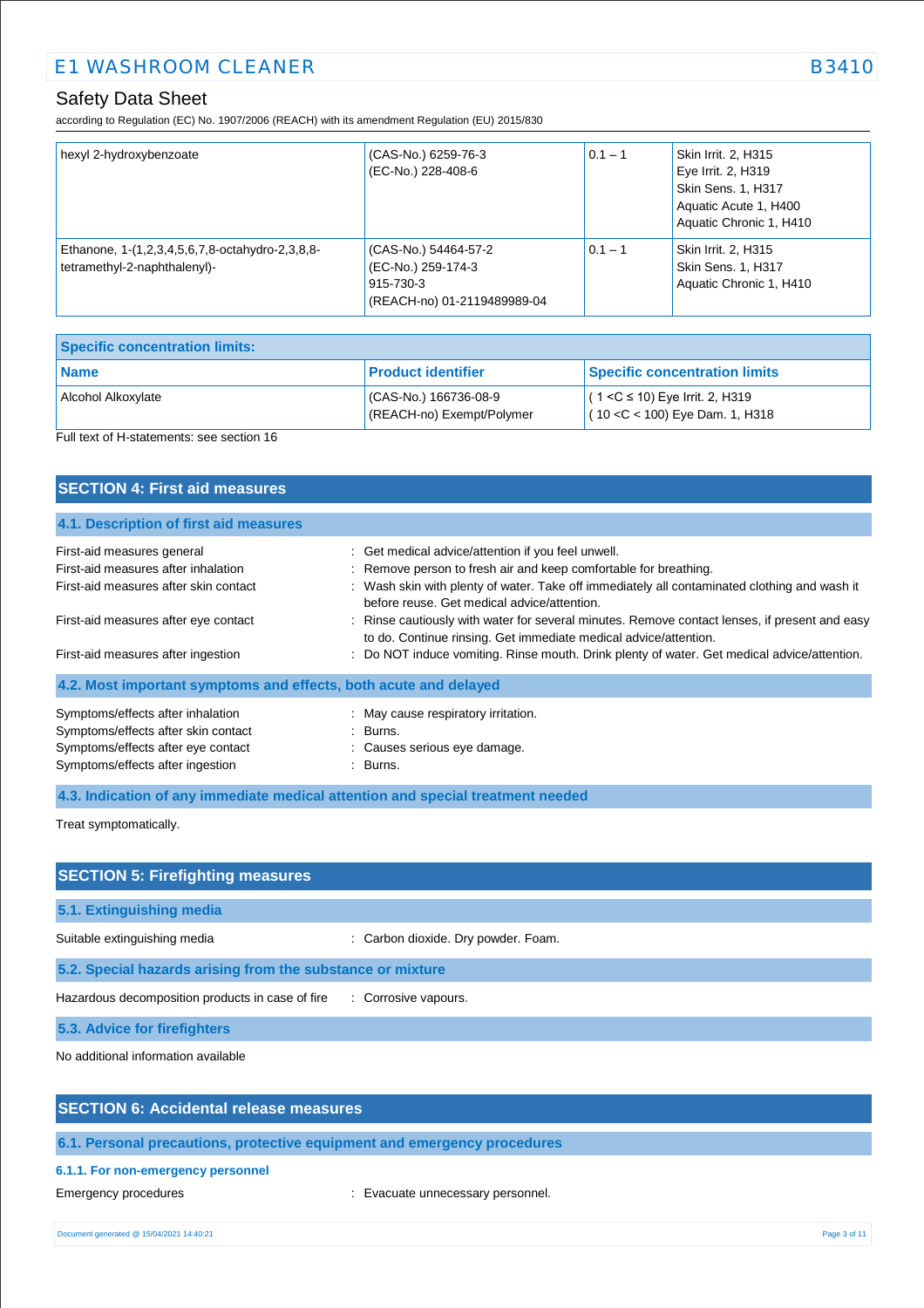### Safety Data Sheet

according to Regulation (EC) No. 1907/2006 (REACH) with its amendment Regulation (EU) 2015/830

| 6.1.2. For emergency responders       |                                                  |
|---------------------------------------|--------------------------------------------------|
| Protective equipment                  | : Use personal protective equipment as required. |
| <b>6.2. Environmental precautions</b> |                                                  |

Avoid release to the environment.

| 6.3. Methods and material for containment and cleaning up |                                                                                             |  |
|-----------------------------------------------------------|---------------------------------------------------------------------------------------------|--|
| For containment                                           | : Collect spillage.                                                                         |  |
| Methods for cleaning up                                   | : Soak up spills with inert solids, such as clay or diatomaceous earth as soon as possible. |  |

**6.4. Reference to other sections**

For further information refer to section 8: "Exposure controls/personal protection". For further information refer to section 13.

| <b>SECTION 7: Handling and storage</b>                                                                                    |                                                                                                                                                                                                                  |  |
|---------------------------------------------------------------------------------------------------------------------------|------------------------------------------------------------------------------------------------------------------------------------------------------------------------------------------------------------------|--|
| 7.1. Precautions for safe handling                                                                                        |                                                                                                                                                                                                                  |  |
| Precautions for safe handling<br>Hygiene measures                                                                         | : Avoid contact with skin and eyes.<br>: Do not eat, drink or smoke when using this product.                                                                                                                     |  |
| 7.2. Conditions for safe storage, including any incompatibilities                                                         |                                                                                                                                                                                                                  |  |
| Technical measures<br>Storage conditions<br>Incompatible products<br>Incompatible materials<br>Special rules on packaging | Does not require any specific or particular technical measures.<br>: Keep container closed when not in use.<br>: Oxidizing agent. Strong acids. Strong bases.<br>: Metals.<br>: Keep only in original container. |  |

**7.3. Specific end use(s)**

No additional information available

## **SECTION 8: Exposure controls/personal protection**

### **8.1. Control parameters**

**8.1.1 National occupational exposure and biological limit values**

No additional information available

#### **8.1.2. Recommended monitoring procedures**

No additional information available

## **8.1.3. Air contaminants formed**

No additional information available

### **8.1.4. DNEL and PNEC**

No additional information available

#### **8.1.5. Control banding**

No additional information available

### **8.2. Exposure controls**

#### **8.2.1. Appropriate engineering controls**

No additional information available

#### **8.2.2. Personal protection equipment**

**Personal protective equipment symbol(s):**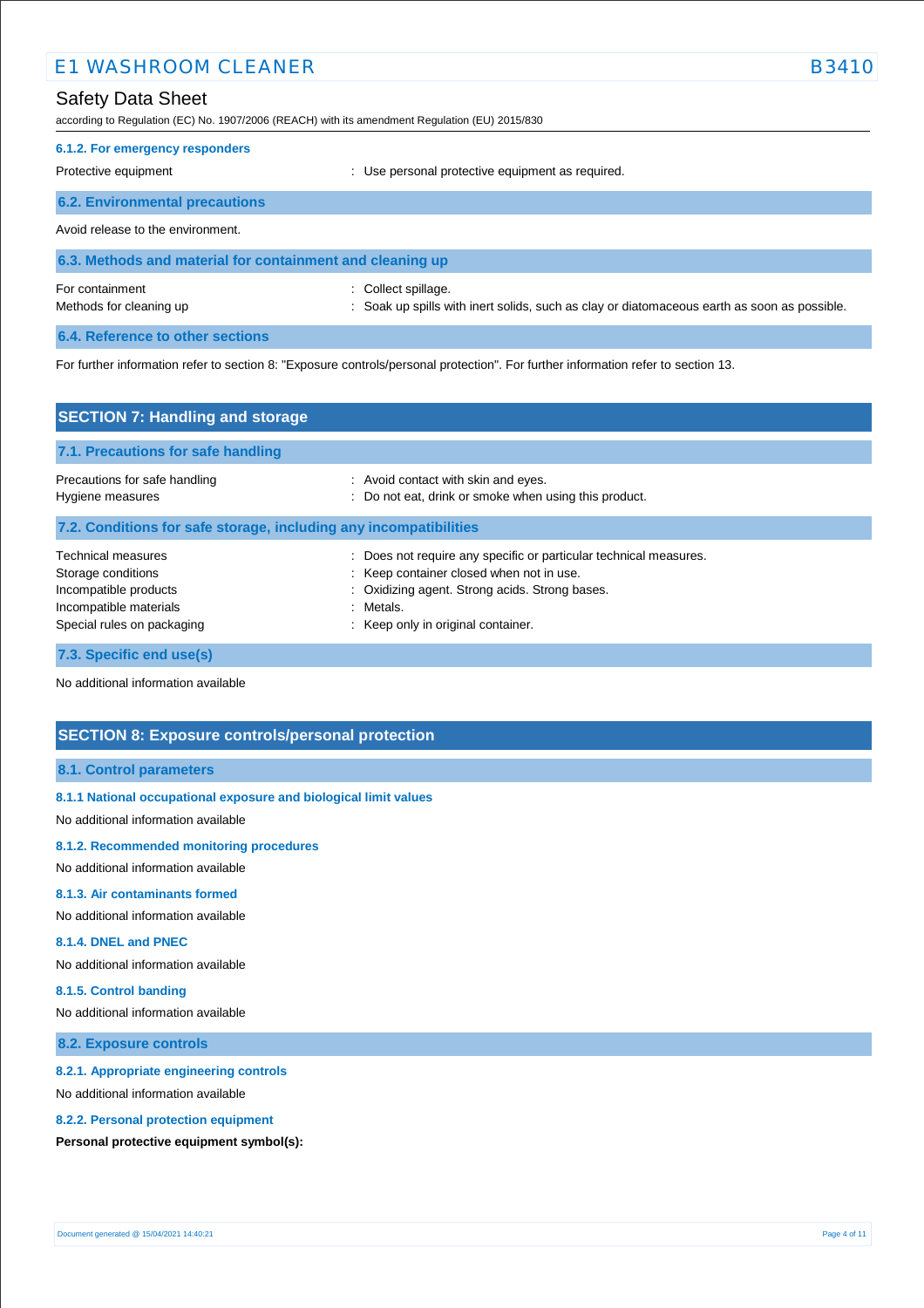# Safety Data Sheet

according to Regulation (EC) No. 1907/2006 (REACH) with its amendment Regulation (EU) 2015/830



#### **8.2.2.1. Eye and face protection**

| Eye protection:        |  |
|------------------------|--|
| Safety glasses. EN 166 |  |
|                        |  |

# **8.2.2.2. Skin protection**

#### **Skin and body protection:**

Not required for normal conditions of use

#### **Hand protection:**

Chemical resistant gloves (according to European standard EN 374 or equivalent). Nitrile rubber gloves

| Other skin protection                     |  |
|-------------------------------------------|--|
| Materials for protective clothing:        |  |
| Not required for normal conditions of use |  |
| 8.2.2.3. Respiratory protection           |  |
| <b>Respiratory protection:</b>            |  |

### Not required for normal conditions of use

#### **8.2.2.4. Thermal hazards**

No additional information available

#### **8.2.3. Environmental exposure controls**

No additional information available

# **SECTION 9: Physical and chemical properties**

### **9.1. Information on basic physical and chemical properties**

| Physical state                                  | : Liquid                       |
|-------------------------------------------------|--------------------------------|
| Appearance                                      | Liquid.                        |
| Colour                                          | red.                           |
| Odour                                           | : Floral.                      |
| Odour threshold                                 | No data available              |
| рH<br>÷                                         | $\mathcal{P}$                  |
| Relative evaporation rate (butylacetate=1)      | No data available              |
| Melting point                                   | No data available              |
| Freezing point                                  | : No data available            |
| Boiling point                                   | $\geq 100$ °C                  |
| Flash point                                     | No data available              |
| Auto-ignition temperature                       | No data available              |
| Decomposition temperature                       | No data available              |
| Flammability (solid, gas)                       | $\therefore$ No data available |
| Vapour pressure                                 | No data available              |
| Relative vapour density at 20 °C                | No data available              |
| Relative density                                | 1.06                           |
| Solubility                                      | soluble in water.              |
| Partition coefficient n-octanol/water (Log Pow) | No data available              |
| Viscosity, kinematic                            | No data available              |

Document generated @ 15/04/2021 14:40:21 Page 5 of 11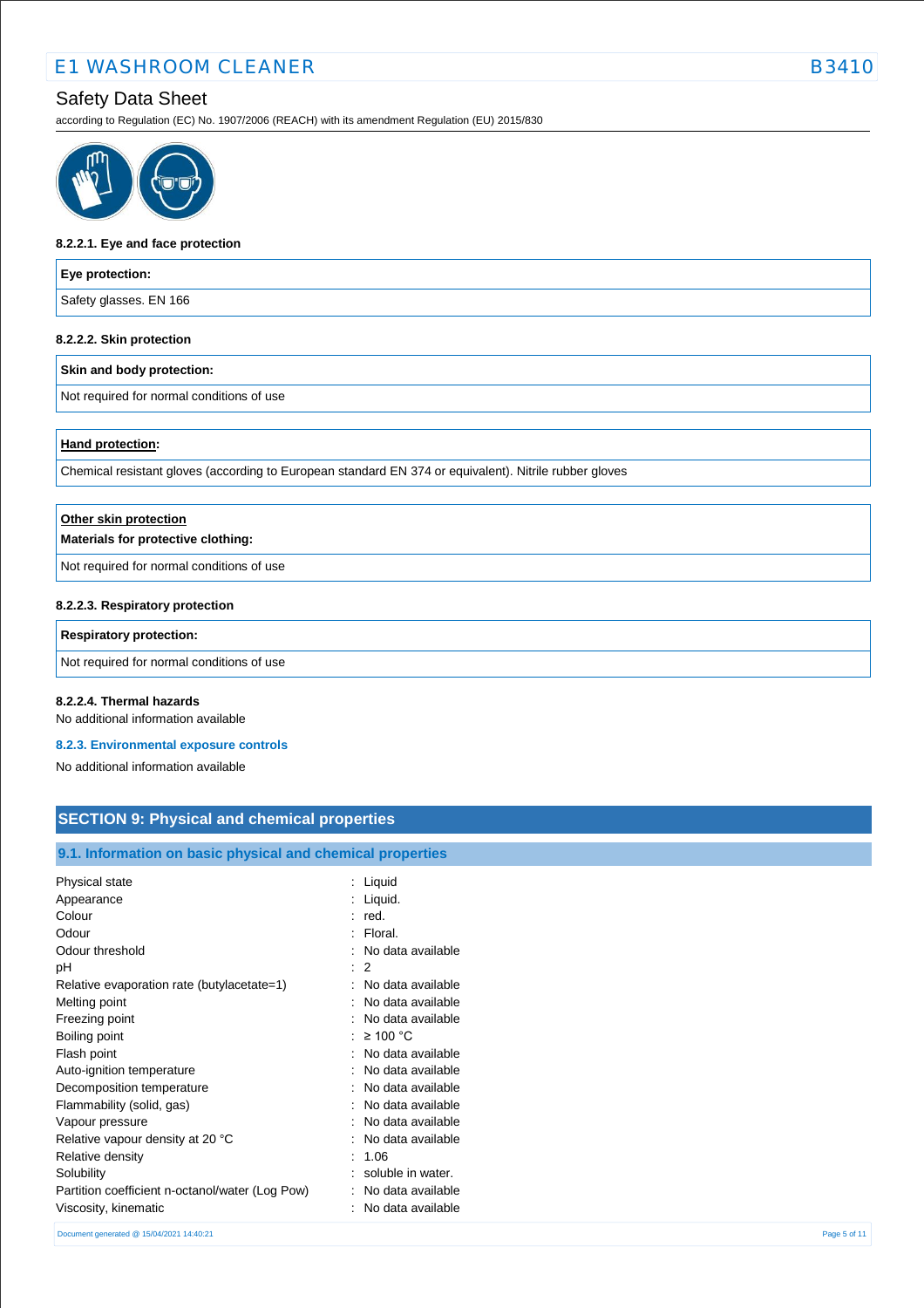## Safety Data Sheet

according to Regulation (EC) No. 1907/2006 (REACH) with its amendment Regulation (EU) 2015/830

| Viscosity, dynamic   | : No data available |
|----------------------|---------------------|
| Explosive properties | : No data available |
| Oxidising properties | : No data available |
| Explosive limits     | : No data available |
|                      |                     |

**9.2. Other information**

No additional information available

### **SECTION 10: Stability and reactivity**

### **10.1. Reactivity**

The product is non-reactive under normal conditions of use, storage and transport.

**10.2. Chemical stability**

Stable under normal conditions.

**10.3. Possibility of hazardous reactions**

No dangerous reactions known under normal conditions of use.

**10.4. Conditions to avoid**

None under recommended storage and handling conditions (see section 7).

**10.5. Incompatible materials**

None under normal use.

**10.6. Hazardous decomposition products**

Under normal conditions of storage and use, hazardous decomposition products should not be produced.

| <b>SECTION 11: Toxicological information</b>                                    |                                                         |  |
|---------------------------------------------------------------------------------|---------------------------------------------------------|--|
| 11.1 Information on toxicological effects                                       |                                                         |  |
| Acute toxicity (oral)<br>Acute toxicity (dermal)<br>Acute toxicity (inhalation) | Not classified<br>Not classified<br>Not classified<br>÷ |  |
| Skin corrosion/irritation                                                       | Causes severe skin burns.<br>pH: 2                      |  |
| Serious eye damage/irritation                                                   | : Causes serious eye damage.<br>pH: 2                   |  |
| Respiratory or skin sensitisation<br>Germ cell mutagenicity                     | Not classified<br>÷<br>Not classified                   |  |
| Carcinogenicity                                                                 | Not classified                                          |  |
| Reproductive toxicity                                                           | : Not classified                                        |  |
| STOT-single exposure                                                            | Not classified<br>٠                                     |  |
| STOT-repeated exposure                                                          | Not classified<br>÷                                     |  |
| Aspiration hazard                                                               | Not classified<br>٠                                     |  |
|                                                                                 |                                                         |  |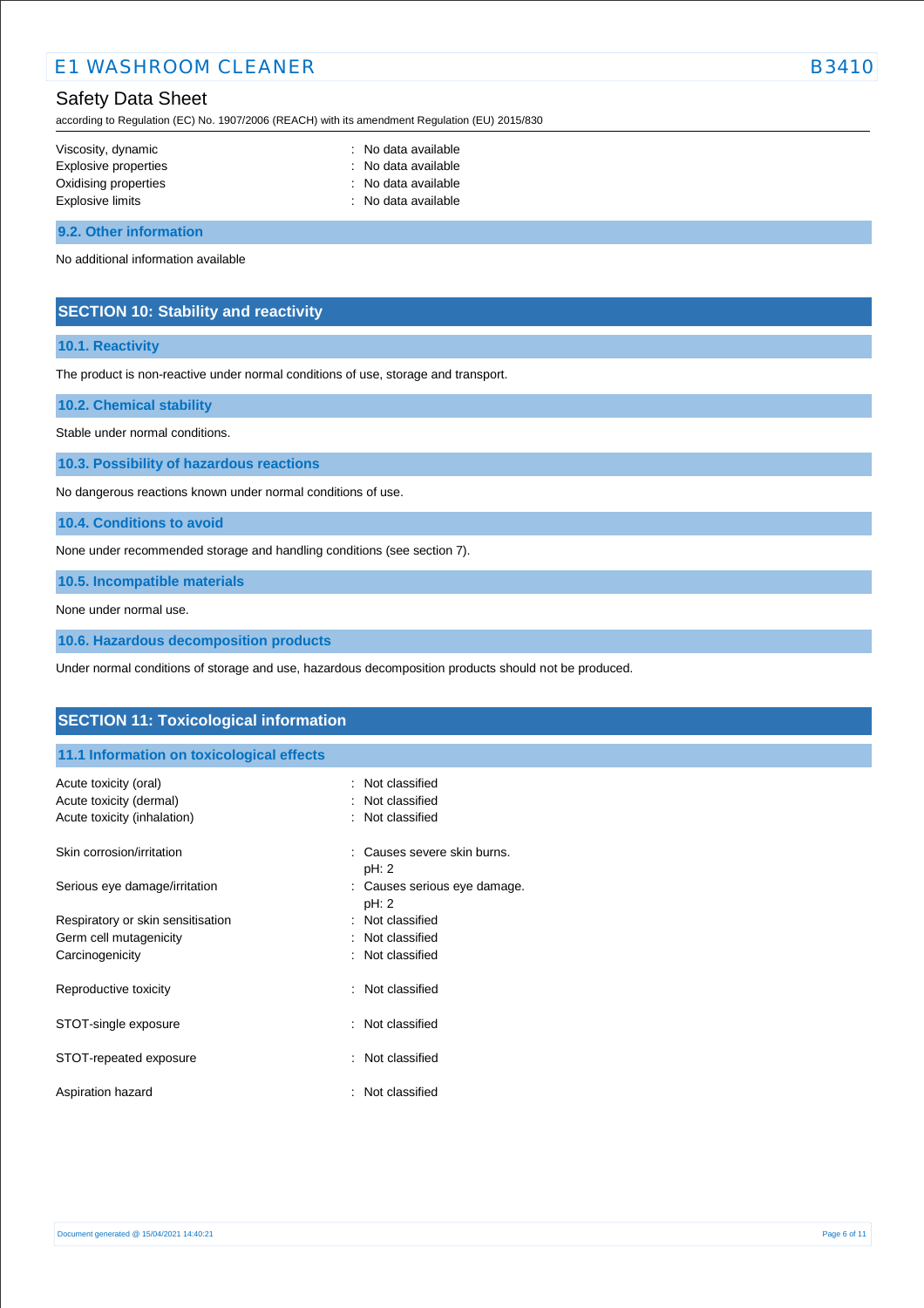# Safety Data Sheet

according to Regulation (EC) No. 1907/2006 (REACH) with its amendment Regulation (EU) 2015/830

# **SECTION 12: Ecological information**

| 12.1. Toxicity |  |  |  |
|----------------|--|--|--|
|                |  |  |  |

| Hazardous to the aquatic environment, short-term | $\therefore$ Very toxic to aquatic life.             |
|--------------------------------------------------|------------------------------------------------------|
| (acute)                                          |                                                      |
| Hazardous to the aquatic environment, long-term  | : Harmful to aquatic life with long lasting effects. |
| (chronic)                                        |                                                      |

| <b>Citric acid (77-92-9)</b>       |                   |  |
|------------------------------------|-------------------|--|
| LC50 - Fish [1]                    | $> 100$ mg/l      |  |
| EC50 - Other aquatic organisms [1] | 85 mg/l waterflea |  |

| Alcohol Alkoxylate (166736-08-9) |                 |  |
|----------------------------------|-----------------|--|
| $ $ LC50 - Fish [1]              | $10 - 100$ mg/l |  |
| EC50 - Crustacea [1]             | $10 - 100$ mg/l |  |
| ErC50 other aquatic plants       | $10 - 100$ mg/l |  |

| Hexyl glucoside (54549-24-5)       |                    |
|------------------------------------|--------------------|
| $ $ LC50 - Fish [1]                | 420 mg/l           |
| EC50 - Other aquatic organisms [1] | 490 mg/l waterflea |
| EC50 - Other aquatic organisms [2] | 180 mg/l           |

| Hexyl cinnamic aldehyde (101-86-0) |                    |
|------------------------------------|--------------------|
| $ $ LC50 - Fish [1]                | $1.7 \text{ mq/l}$ |
| EC50 - Other aquatic organisms [2] | $> 0.32$ mg/l      |

## **12.2. Persistence and degradability**

No additional information available

| 12.3. Bioaccumulative potential                 |         |  |
|-------------------------------------------------|---------|--|
| <b>Citric acid (77-92-9)</b>                    |         |  |
| Partition coefficient n-octanol/water (Log Pow) | $-1.72$ |  |
|                                                 |         |  |
| Hexyl glucoside (54549-24-5)                    |         |  |
| Partition coefficient n-octanol/water (Log Pow) | 1.7     |  |
|                                                 |         |  |
| N,N-dimethyldecylamine N-oxide (2605-79-0)      |         |  |
| Partition coefficient n-octanol/water (Log Pow) | 3.69    |  |
|                                                 |         |  |
| Hexyl cinnamic aldehyde (101-86-0)              |         |  |
| Partition coefficient n-octanol/water (Log Pow) | 5.3     |  |
| 12.4. Mobility in soil                          |         |  |
| No additional information available             |         |  |
| 12.5. Results of PBT and vPvB assessment        |         |  |

No additional information available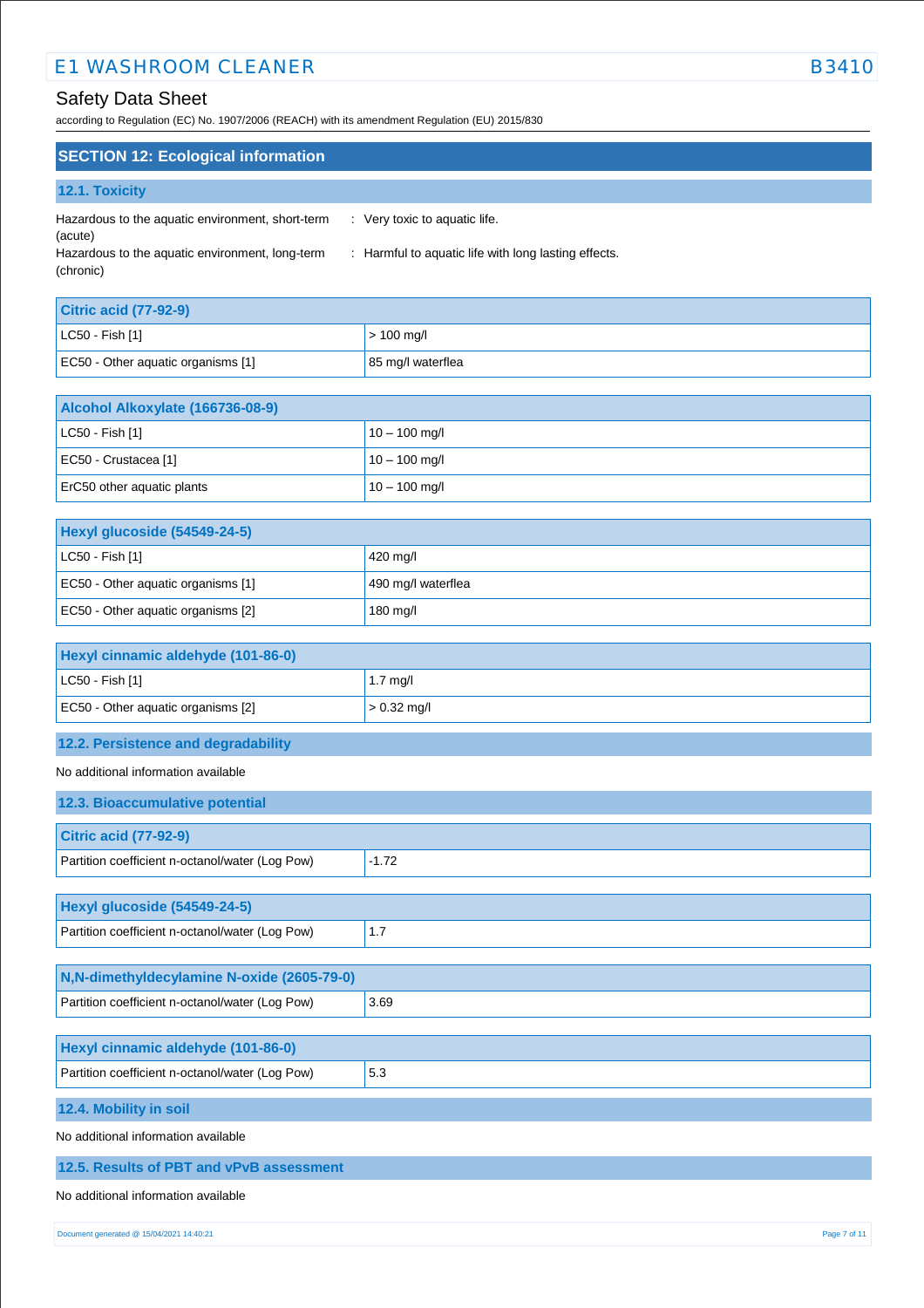## Safety Data Sheet

according to Regulation (EC) No. 1907/2006 (REACH) with its amendment Regulation (EU) 2015/830

## **12.6. Other adverse effects**

No additional information available

## **SECTION 13: Disposal considerations**

**13.1. Waste treatment methods**

No additional information available

# **SECTION 14: Transport information**

In accordance with ADR / IMDG / IATA

| 14.1 UN number                                                                                                                                                                                                     |                                                                                                                                                                                                                                                                                                                                                       |
|--------------------------------------------------------------------------------------------------------------------------------------------------------------------------------------------------------------------|-------------------------------------------------------------------------------------------------------------------------------------------------------------------------------------------------------------------------------------------------------------------------------------------------------------------------------------------------------|
| UN-No. (ADR)<br>UN-No. (IMDG)<br>UN-No. (IATA)                                                                                                                                                                     | : UN 1760<br>: UN 1760<br>: UN 1760                                                                                                                                                                                                                                                                                                                   |
| 14.2. UN proper shipping name                                                                                                                                                                                      |                                                                                                                                                                                                                                                                                                                                                       |
| Proper Shipping Name (ADR)<br>Proper Shipping Name (IMDG)<br>Proper Shipping Name (IATA)<br>Transport document description (ADR)<br>Transport document description (IMDG)<br>Transport document description (IATA) | : CORROSIVE LIQUID, N.O.S.<br>: CORROSIVE LIQUID, N.O.S.<br>: Corrosive liquid, n.o.s.<br>: UN 1760 CORROSIVE LIQUID, N.O.S. (DIDECYL DIMETHYLAMMONIUM CHLORIDE), 8,<br>III, (E)<br>: UN 1760 CORROSIVE LIQUID, N.O.S. (DIDECYL DIMETHYLAMMONIUM CHLORIDE), 8,<br>Ш<br>: UN 1760 Corrosive liquid, n.o.s. (DIDECYL DIMETHYLAMMONIUM CHLORIDE), 8, III |
| 14.3. Transport hazard class(es)                                                                                                                                                                                   |                                                                                                                                                                                                                                                                                                                                                       |
| ADR<br>Transport hazard class(es) (ADR)<br>Danger labels (ADR)                                                                                                                                                     | $\therefore$ 8<br>: 8                                                                                                                                                                                                                                                                                                                                 |
| <b>IMDG</b><br>Transport hazard class(es) (IMDG)<br>Danger labels (IMDG)                                                                                                                                           | $\therefore$ 8<br>: 8                                                                                                                                                                                                                                                                                                                                 |
| IATA<br>Transport hazard class(es) (IATA)<br>Danger labels (IATA)                                                                                                                                                  | $\therefore$ 8<br>$\therefore$ 8                                                                                                                                                                                                                                                                                                                      |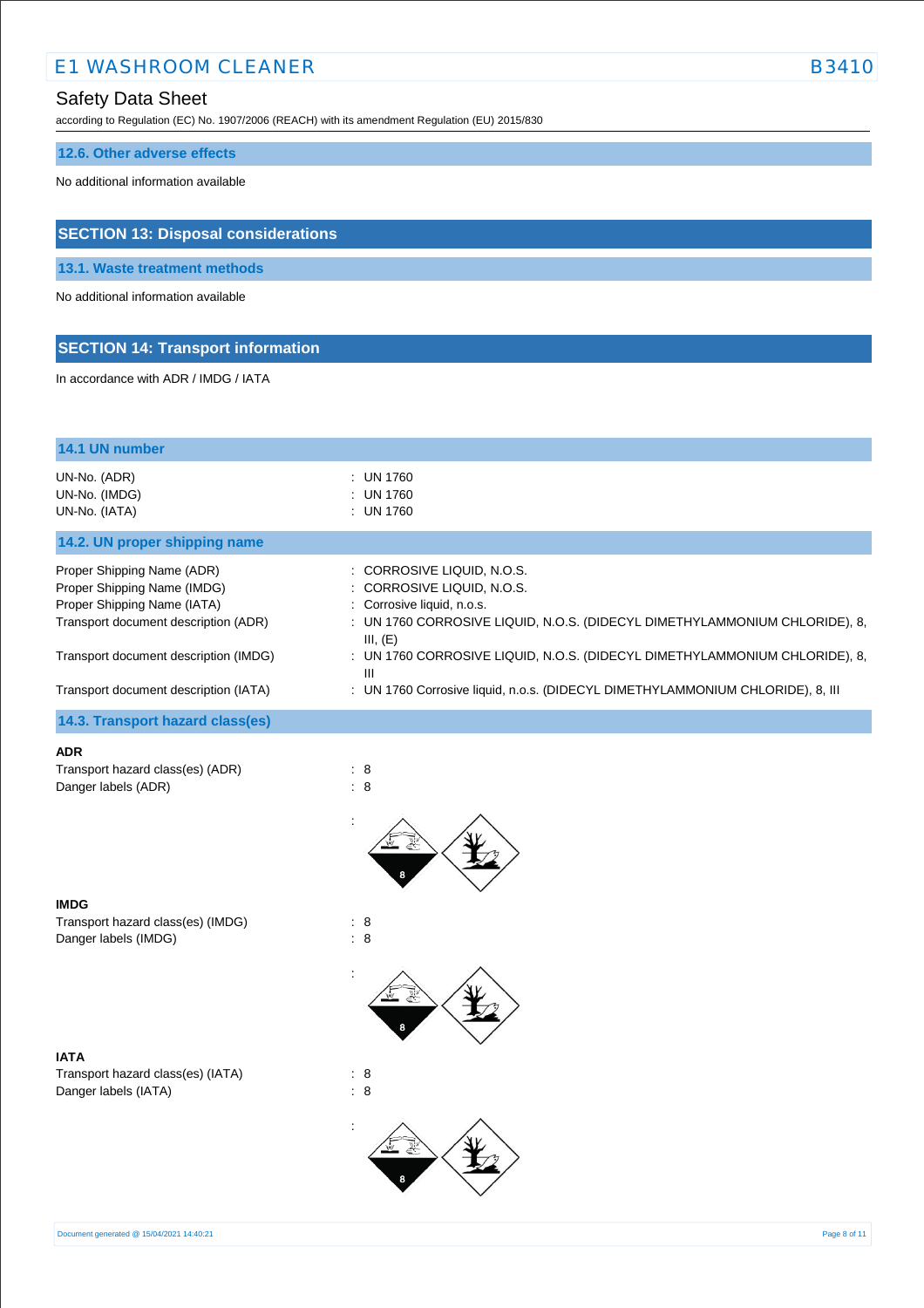according to Regulation (EC) No. 1907/2006 (REACH) with its amendment Regulation (EU) 2015/830

| 14.4. Packing group                                                 |                                                                                                                                                                                                                                                                                                                                                                           |  |  |
|---------------------------------------------------------------------|---------------------------------------------------------------------------------------------------------------------------------------------------------------------------------------------------------------------------------------------------------------------------------------------------------------------------------------------------------------------------|--|--|
| Packing group (ADR)<br>Packing group (IMDG)<br>Packing group (IATA) | : III<br>$\therefore$ III<br>$: \mathbb{H}$                                                                                                                                                                                                                                                                                                                               |  |  |
| <b>14.5. Environmental hazards</b>                                  |                                                                                                                                                                                                                                                                                                                                                                           |  |  |
|                                                                     |                                                                                                                                                                                                                                                                                                                                                                           |  |  |
| Dangerous for the environment<br>Marine pollutant                   | : Yes (Environmentally hazardous substances derogation applies (quantity of liquids ≤ 5 litres<br>or net mass of solids $\leq$ 5 kg). The environmentally hazardous substance mark is therefore<br>not required, as stated in the ADR regulation, section 5.2.1.8.1.)<br>: Yes (IMDG 5.2.1.6.1 derogation applies (quantity of liquids ≤ 5 litres or net mass of solids ≤ |  |  |
| Other information                                                   | 5 kg))<br>: No supplementary information available                                                                                                                                                                                                                                                                                                                        |  |  |
| 14.6. Special precautions for user                                  |                                                                                                                                                                                                                                                                                                                                                                           |  |  |
| <b>Overland transport</b>                                           |                                                                                                                                                                                                                                                                                                                                                                           |  |  |
| Classification code (ADR)                                           | $\therefore$ C9                                                                                                                                                                                                                                                                                                                                                           |  |  |
| Special provisions (ADR)                                            | : 274                                                                                                                                                                                                                                                                                                                                                                     |  |  |
| Limited quantities (ADR)                                            | : 51                                                                                                                                                                                                                                                                                                                                                                      |  |  |
| Excepted quantities (ADR)                                           | $\therefore$ E1                                                                                                                                                                                                                                                                                                                                                           |  |  |
| Packing instructions (ADR)                                          | : P001, IBC03, LP01, R001                                                                                                                                                                                                                                                                                                                                                 |  |  |
| Mixed packing provisions (ADR)                                      | : MP19                                                                                                                                                                                                                                                                                                                                                                    |  |  |
| Portable tank and bulk container instructions (ADR)                 | $\therefore$ T7                                                                                                                                                                                                                                                                                                                                                           |  |  |
| Portable tank and bulk container special provisions                 | : TP1, TP28                                                                                                                                                                                                                                                                                                                                                               |  |  |
| (ADR)                                                               |                                                                                                                                                                                                                                                                                                                                                                           |  |  |
| Tank code (ADR)                                                     | : L4BN                                                                                                                                                                                                                                                                                                                                                                    |  |  |
| Vehicle for tank carriage                                           | : AT                                                                                                                                                                                                                                                                                                                                                                      |  |  |
| Transport category (ADR)                                            | : 3                                                                                                                                                                                                                                                                                                                                                                       |  |  |
| Special provisions for carriage - Packages (ADR)                    | : V12                                                                                                                                                                                                                                                                                                                                                                     |  |  |
| Hazard identification number (Kemler No.)                           | $\therefore 80$                                                                                                                                                                                                                                                                                                                                                           |  |  |
| Orange plates                                                       | $\ddot{\phantom{a}}$<br>80<br>1760                                                                                                                                                                                                                                                                                                                                        |  |  |
| Tunnel restriction code (ADR)                                       | : E                                                                                                                                                                                                                                                                                                                                                                       |  |  |
| EAC code                                                            | : 2X                                                                                                                                                                                                                                                                                                                                                                      |  |  |
| APP code                                                            | $\therefore$ B                                                                                                                                                                                                                                                                                                                                                            |  |  |
| <b>Transport by sea</b>                                             |                                                                                                                                                                                                                                                                                                                                                                           |  |  |
| Special provisions (IMDG)                                           | : 223, 274                                                                                                                                                                                                                                                                                                                                                                |  |  |
| Limited quantities (IMDG)                                           | 5 L                                                                                                                                                                                                                                                                                                                                                                       |  |  |
| Excepted quantities (IMDG)                                          | : E1                                                                                                                                                                                                                                                                                                                                                                      |  |  |
| Packing instructions (IMDG)                                         | : P001, LP01                                                                                                                                                                                                                                                                                                                                                              |  |  |
| IBC packing instructions (IMDG)                                     | : IBC03                                                                                                                                                                                                                                                                                                                                                                   |  |  |
| Tank instructions (IMDG)                                            | : T7                                                                                                                                                                                                                                                                                                                                                                      |  |  |
| Tank special provisions (IMDG)                                      | : TP1, TP28                                                                                                                                                                                                                                                                                                                                                               |  |  |
| EmS-No. (Fire)                                                      | $F-A$                                                                                                                                                                                                                                                                                                                                                                     |  |  |
| EmS-No. (Spillage)                                                  | $: S-B$                                                                                                                                                                                                                                                                                                                                                                   |  |  |
| Stowage category (IMDG)                                             | : A                                                                                                                                                                                                                                                                                                                                                                       |  |  |
| Stowage and handling (IMDG)                                         | $:$ SW2                                                                                                                                                                                                                                                                                                                                                                   |  |  |
| Air transport                                                       |                                                                                                                                                                                                                                                                                                                                                                           |  |  |
| PCA Excepted quantities (IATA)                                      | $\therefore$ E1                                                                                                                                                                                                                                                                                                                                                           |  |  |
| PCA Limited quantities (IATA)                                       | : Y841                                                                                                                                                                                                                                                                                                                                                                    |  |  |
| PCA limited quantity max net quantity (IATA)                        | : 1L                                                                                                                                                                                                                                                                                                                                                                      |  |  |
| PCA packing instructions (IATA)                                     | : 852                                                                                                                                                                                                                                                                                                                                                                     |  |  |
| PCA max net quantity (IATA)                                         | : 5L                                                                                                                                                                                                                                                                                                                                                                      |  |  |
| CAO packing instructions (IATA)                                     | : 856                                                                                                                                                                                                                                                                                                                                                                     |  |  |
|                                                                     | : 60L                                                                                                                                                                                                                                                                                                                                                                     |  |  |
| CAO max net quantity (IATA)<br>Special provisions (IATA)            | : A3                                                                                                                                                                                                                                                                                                                                                                      |  |  |
| ERG code (IATA)                                                     | : 8L                                                                                                                                                                                                                                                                                                                                                                      |  |  |
|                                                                     |                                                                                                                                                                                                                                                                                                                                                                           |  |  |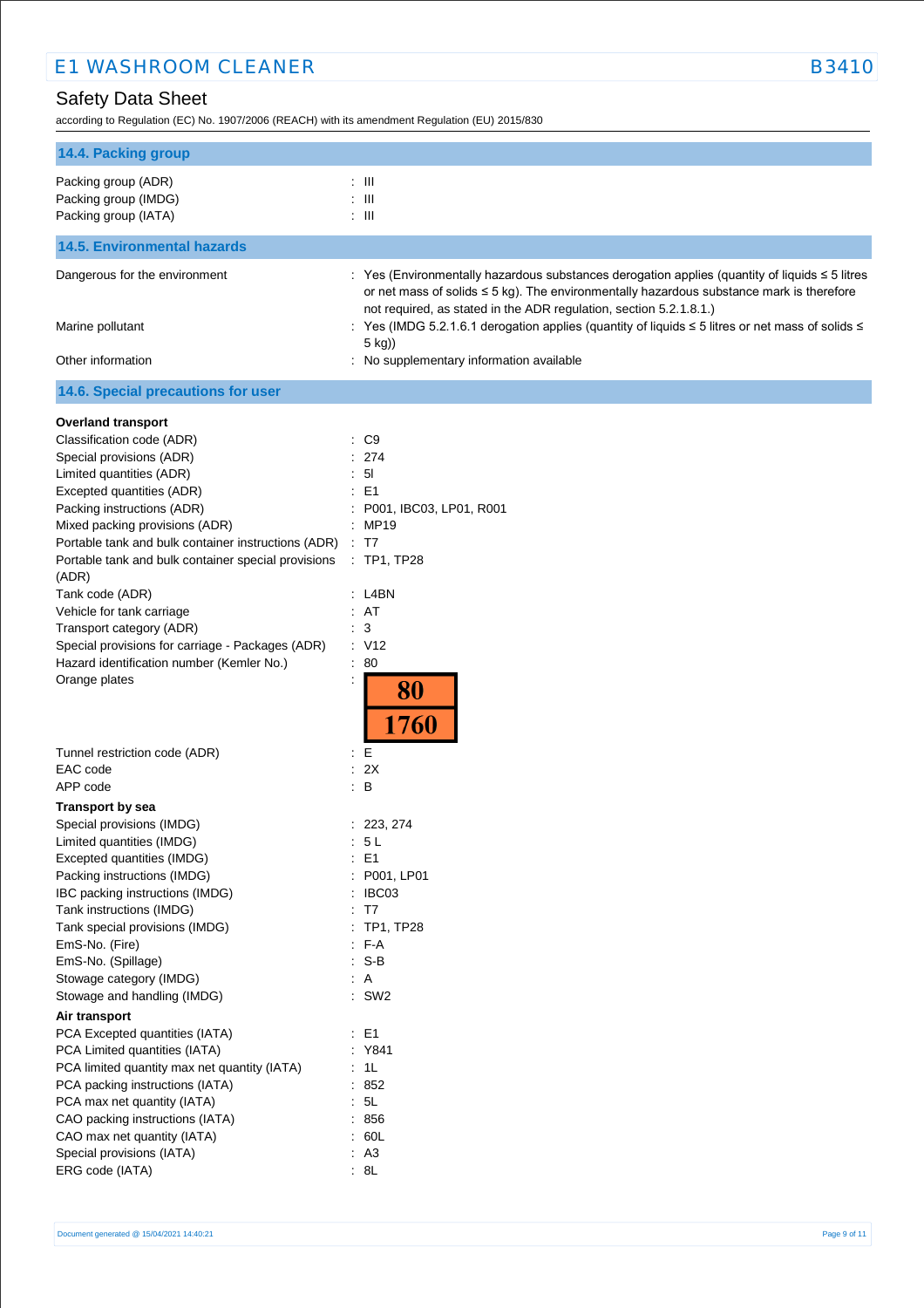### Safety Data Sheet

according to Regulation (EC) No. 1907/2006 (REACH) with its amendment Regulation (EU) 2015/830

### **14.7. Transport in bulk according to Annex II of Marpol and the IBC Code**

IBC code : Not applicable.

### **SECTION 15: Regulatory information**

**15.1. Safety, health and environmental regulations/legislation specific for the substance or mixture**

#### **15.1.1. EU-Regulations**

Contains no REACH substances with Annex XVII restrictions

Contains no substance on the REACH candidate list

Contains no REACH Annex XIV substances

Substances subject to Regulation (EU) No 649/2012 of the European Parliament and of the Council of 4 july 2012 concerning the export and import of hazardous chemicals: Didecyldimethylammonium chloride (7173-51-5)

Contains no substance subject to Regulation (EU) No 2019/1021 of the European Parliament and of the Council of 20 June 2019 on persistent organic pollutants

Allergenic fragrances > 0,01%:

HEXYL CINNAMAL BENZYL SALICYLATE ALPHA-ISOMETHYL IONONE HYDROXYCITRONELLAL HYDROXYISOHEXYL 3-CYCLOHEXENE CARBOXALDEHYDE LINALOOL D-LIMONENE D,L-LIMONENE

Detergent Regulation (648/2004/EC): Labelling of contents:

| <b>Component</b>                             | $\frac{9}{6}$ |  |
|----------------------------------------------|---------------|--|
| non-ionic surfactants                        | 15-30%        |  |
| disinfectants                                |               |  |
| perfumes                                     |               |  |
| <b>HEXYL CINNAMAL</b>                        |               |  |
| <b>BENZYL SALICYLATE</b>                     |               |  |
| ALPHA-ISOMETHYL IONONE                       |               |  |
| <b>HYDROXYCITRONELLAL</b>                    |               |  |
| HYDROXYISOHEXYL 3-CYCLOHEXENE CARBOXALDEHYDE |               |  |
| <b>LINALOOL</b>                              |               |  |
| <b>D-LIMONENE</b>                            |               |  |
| D.L-LIMONENE                                 |               |  |
|                                              |               |  |

#### **15.1.2. National regulations**

**United Kingdom**

British National Regulations : Commission Regulation (EU) 2015/830 of 28 May 2015 amending Regulation (EC) No 1907/2006 of the European Parliament and of the Council on the Registration, Evaluation, Authorisation and Restriction of Chemicals (REACH). Classification Labelling Packaging Regulation; Regulation (EC) No 1272/2008. Detergent Regulation (648/2004/EC).

### **15.2. Chemical safety assessment**

No additional information available